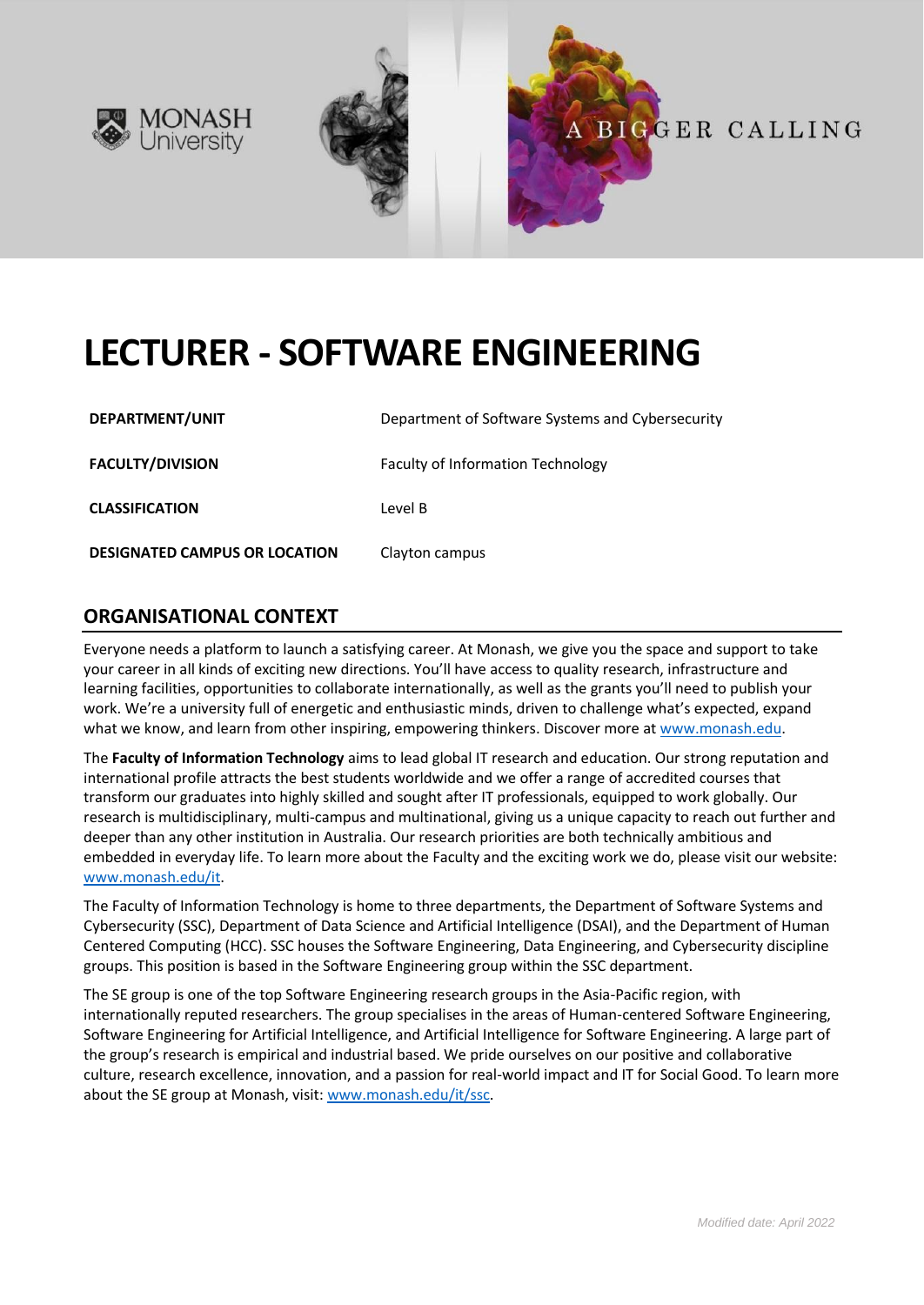# **POSITION PURPOSE**

A Level B academic is expected to make contributions to the teaching effort within the Software Engineering discipline of the Faculty of Information Technology and to carry out activities to maintain and develop their scholarly, research, and/or professional contributions to the Software Engineering group, the department, the Faculty, the University, and the international Software Engineering community. This role will also help to forge stronger links with organisations developing or using software systems requiring cutting edge software engineering technologies and practices.

**Reporting Line:** The position reports to Head of Department

**Supervisory Responsibilities:** Not applicable

**Financial Delegation:** Not applicable

**Budgetary Responsibilities:** Not applicable

# **KEY RESPONSIBILITIES**

Specific duties required of a Level B academic may include:

- **1.** The conduct of high quality research
- **2.** The conduct of tutorials, practical classes, demonstrations, workshops, student field excursions, clinical sessions and/or studio sessions
- **3.** Development of course material with appropriate advice from and support of more senior staff
- **4.** Initiation and development of subject material
- **5.** The preparation and delivery of lectures and seminars
- **6.** Supervision of major honours or postgraduate research projects
- **7.** Supervision of the program of study of honours students or of postgraduate students engaged in course work
- **8.** Involvement in professional activities at the group, department, faculty, and international levels
- **9.** Consultation with students
- **10.** A range of administrative functions, the majority of which are connected with the subjects in which the academic teaches
- **11.** Marking and assessment
- **12.** Attendance at departmental, school and/or faculty meetings and/or membership of a number of committees
- **13.** Other duties as directed from time to time

## **KEY SELECTION CRITERIA**

### **Education/Qualifications**

- **1.** The appointee will have:
	- A doctoral qualification in Software Engineering or a relevant field of Information Technology with relevant software engineering experience.

### **Knowledge and Skills**

**2.** Possess a high level of interpersonal skills and demonstrated ability to work independently and as part of a team across both the education and service sectors